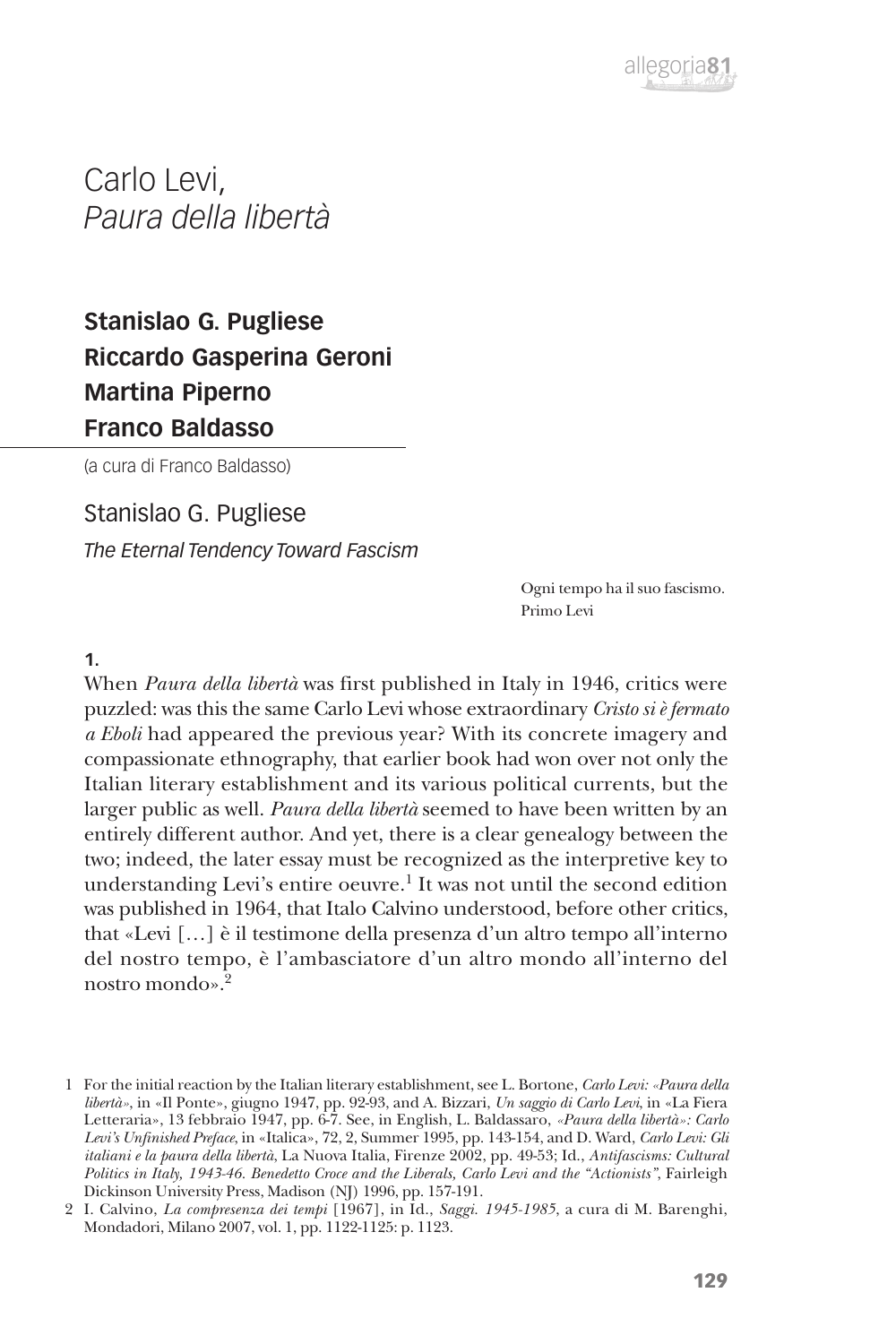*Paura della libertà* is a work that is *sui generis*. Levi called it «un poema filosofico»<sup>3</sup> and meant it to serve as an introduction to a larger work, perhaps a grand master narrative. In some ways, his elegiac post-war novel *L'Orologio* (1950) took up this meditation on time, memory, and history in a different, more intimate, form.

Written as war clouds were gathering over Europe, *Paura della libertà* is a lyrical and metaphysical thinking-through of man's flight from moral and spiritual autonomy and the resulting loss of self and creativity. As he watched British troops disembark in the fall of 1939 on the western coast of France, Levi brooded on what surely appeared to be the decline, if not the fall, of Europe as the German armies prepared to eviscerate an entire world. In many ways, Levi here anticipated ideas put forth later by a wide range of Western intellectuals: social psychologist of the Frankfurt School, Erich Fromm, Italian semiotician Umberto Eco, cultural critic Susan Sontag, and literary critic Terry Eagleton. Levi approaches the problem of fascism through poetic language, employing a lexicon of metaphor, symbolism, poetry and mythology. Without access to a library but with references to the entire intellectual and cultural patrimony of Western civilization (from the Bible and Greek mythology to Freud and Jung; from the eighteenth-century counter-Enlightenment Neapolitan philosopher Giambattista Vico to Friedrich Nietzsche), Levi's book is a profound mytho-poetic meditation on the paradoxical relationship between human beings, freedom, and the creative process*. Paura della libertà* is not only a meditation on a specific moment in history and a universal, timeless condition; today it reads as a powerful indictment of our own contemporary moral and political failures.

#### **2.**

Carlo Levi earned a degree in medicine from the University of Turin in 1924 though he never officially practiced medicine. Instead, he gravitated toward painting and – in the context of the fascist dictatorship of Benito Mussolini – anti-fascist politics. The two activities – painting and antifascism – were intimately connected in his mind. Anti-fascism required a new style of painting, one capable of freeing men and women from fear. Conversely, Levi saw in certain forms of contemporary painting – especially the tendency away from figurative art and the human form – a reflection of an eternal tendency to flee from freedom.

<sup>3</sup> C. Levi, interview with F. Bertolo [1971], cited by R. Galvagno, *Alle origini della parola e dell'immagine*, in C. Levi, *Prima e dopo le parole. Scritti e discorsi sulla letteratura*, a cura di G. De Donato, R. Galvagno, Donzelli, Roma 2001, p. 4.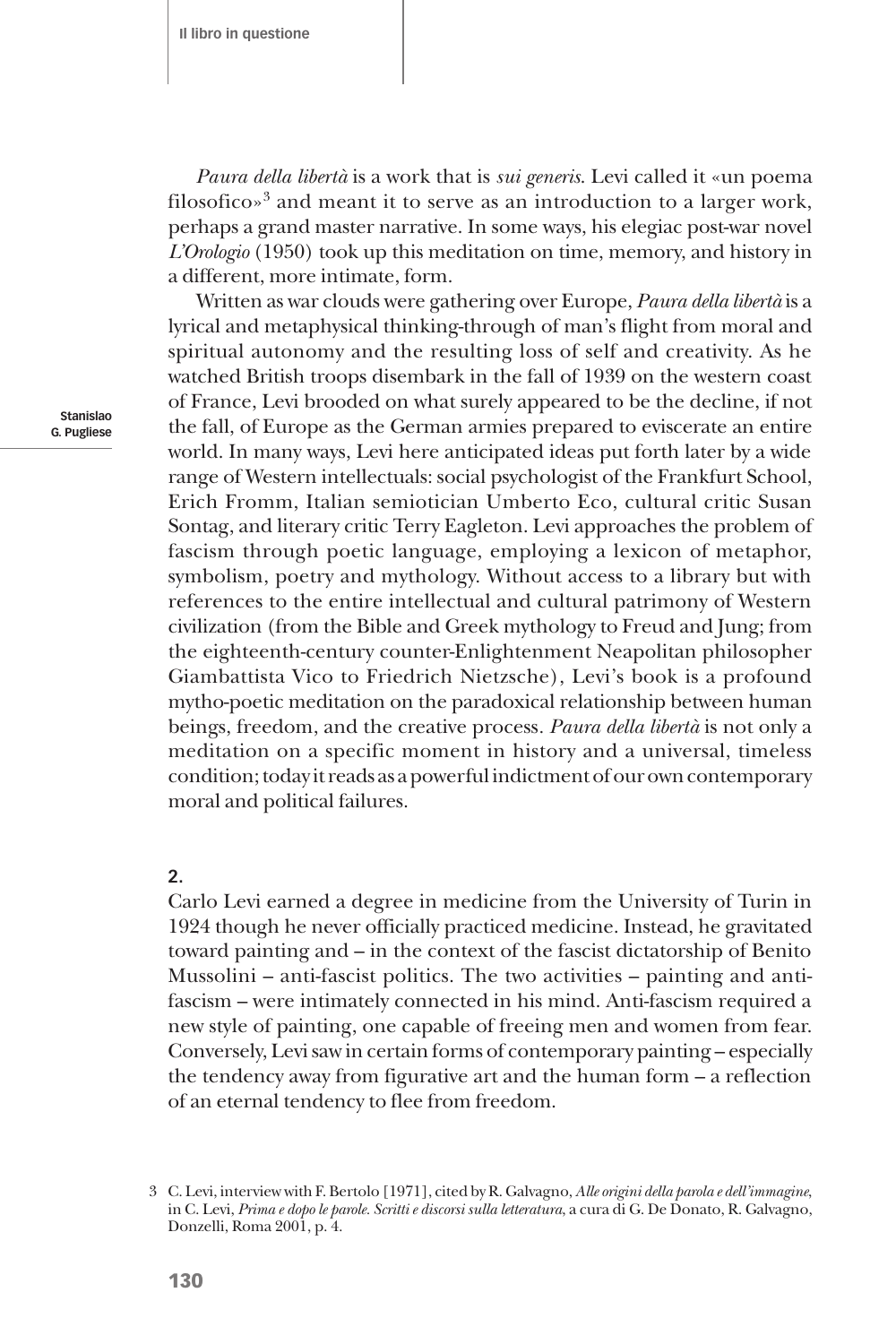Levi embraced Piero Gobetti's thesis that Italy, never having fully experienced the great transformative events of modernity such as the religious, political, scientific and intellectual revolutions of the seventeenth and eighteenth centuries, had never really reached political "maturity." It was through Gobetti that Levi came to know a Sardinian intellectual transplanted into the soil of Turin: Antonio Gramsci, a founding member of the Partito Comunista Italiano (PCI). Levi embraced Gobetti's condemnation that fascism was no mere parenthesis in Italian history, as Benedetto Croce would interpret the fascist ventennio in an influential 1944 speech, nor an aberration of Italian history, but «l'autobiografia di una nazione»; a nation that rejected the necessary compromise of politics; a nation that worshiped unanimity; a nation that feared heresy.4

In addition to his relationships with Gobetti and Gramsci, another crucial friendship was that with Carlo and Nello Rosselli. Carlo, the elder brother, was a co-founder of a new political movement, Giustizia e Libertà,<sup>5</sup> and one of the most charismatic and influential of European anti-fascist intellectuals. Born into a wealthy Jewish family and abandoning a promising career as a professor of political economics, Rosselli devoted his considerable fortune and ultimately his life to the struggle against fascism. In 1925, he was instrumental in establishing the first underground antifascist newspaper, «Non Mollare!». Rosselli had been sentenced, as would Levi later, to *confino* or domestic exile, on Lipari. There, he wrote his major theoretical work, *Socialismo Liberale*, arguing that socialism was the logical development of the principle of liberty.6 After a daring escape

- 4 P. Gobetti, *Elogio della ghigliottina*, in «La Rivoluzione Liberale», 23 novembre 1923. On Gobetti, see P. Bagnoli, *L'eretico Gobetti*, La Pietra, Milano 1978; A. Cabella, *Elogio della libertà. Biografia di Piero Gobetti*, Il Punto, Torino 1998; M. Gervasoni, *L'intellettuale come eroe: Piero Gobetti e le culture del Novecento*, La Nuova Italia, Firenze 2000, J. Martin, *Piero Gobetti and the Politics of Liberal Revolution*, Palgrave, New York 2008; D. Ward, *Piero Gobetti's New World: Antifascism, Liberalism, Writing*, University of Toronto Press, Toronto 2010; P. Gobetti, A. Gobetti, *Nella tua breve esistenza: Lettere 1918-1926*, a cura di E. Alessandrone Perona, Einaudi, Torino 2017.
- 5 The literature on Giustizia e Libertà is vast. See *«Quaderni di Giustizia e Libertà». Ristampa anastatica con scritti di A. Galante Garrone e A. Tarchiani*, Bottega d'Erasmo, Torino 1975; *Giustizia e Libertà nella lotta antifascista e nella storia d'Italia. Attualità dei fratelli Rosselli a quaranta anni dal loro sacrificio*, a cura di C. Francovich, La Nuova Italia, Firenze 1978; S. Fedele, *E verrà un'altra Italia. Politica e cultura nei «Quaderni di Giustizia e Libertà»*, FrancoAngeli, Milano 1992; *Giustizia e Libertà e il Socialismo Liberale. Scritti scelti*, a cura di V. Spini, M. Gervasoni, M & B, Milano 2002; F. Fantoni, *L'ircocervo possibile. Liberalismo e socialismo da «Critica Sociale» ai «Quaderni di Giustizia e Libertà»*, FrancoAngeli, Milano 2005; M. Giovana, *Giustizia e Libertà in Italia. Storia di una cospirazione antifascista. 1929-1937*, Bollati Boringhieri, Torino 2005; D. Giacchetti, *Per la giustizia e la libertà. La stampa Gielle nel secondo dopoguerra*, FrancoAngeli, Milano 2011; M. Bresciani, *Quale antifascismo? Storia di Giustizia e Libertà*, Carocci, Roma 2017.
- 6 C. Rosselli, *Socialisme libéral*, trad. fr. par S. Priacel, Libraire Valois, Paris 1930; *Socialismo liberale*, prefazione di G. Salvemini, Polis Editrice, Napoli 1944. On Rosselli, see N. Tranfaglia, *Carlo Rosselli. Dall'interventismo a «Giustizia e Libertà»*, Laterza, Bari 1968; Id., *Carlo Rosselli e il sogno di una democrazia sociale moderna*, Baldini & Castoldi, Milano 2010; S. Pugliese, *Carlo Rosselli: Socialist Heretic and Antifascist Exile*, Harvard University Press, Cambridge (MA) 1999, tr. it. di D. Panzieri, P.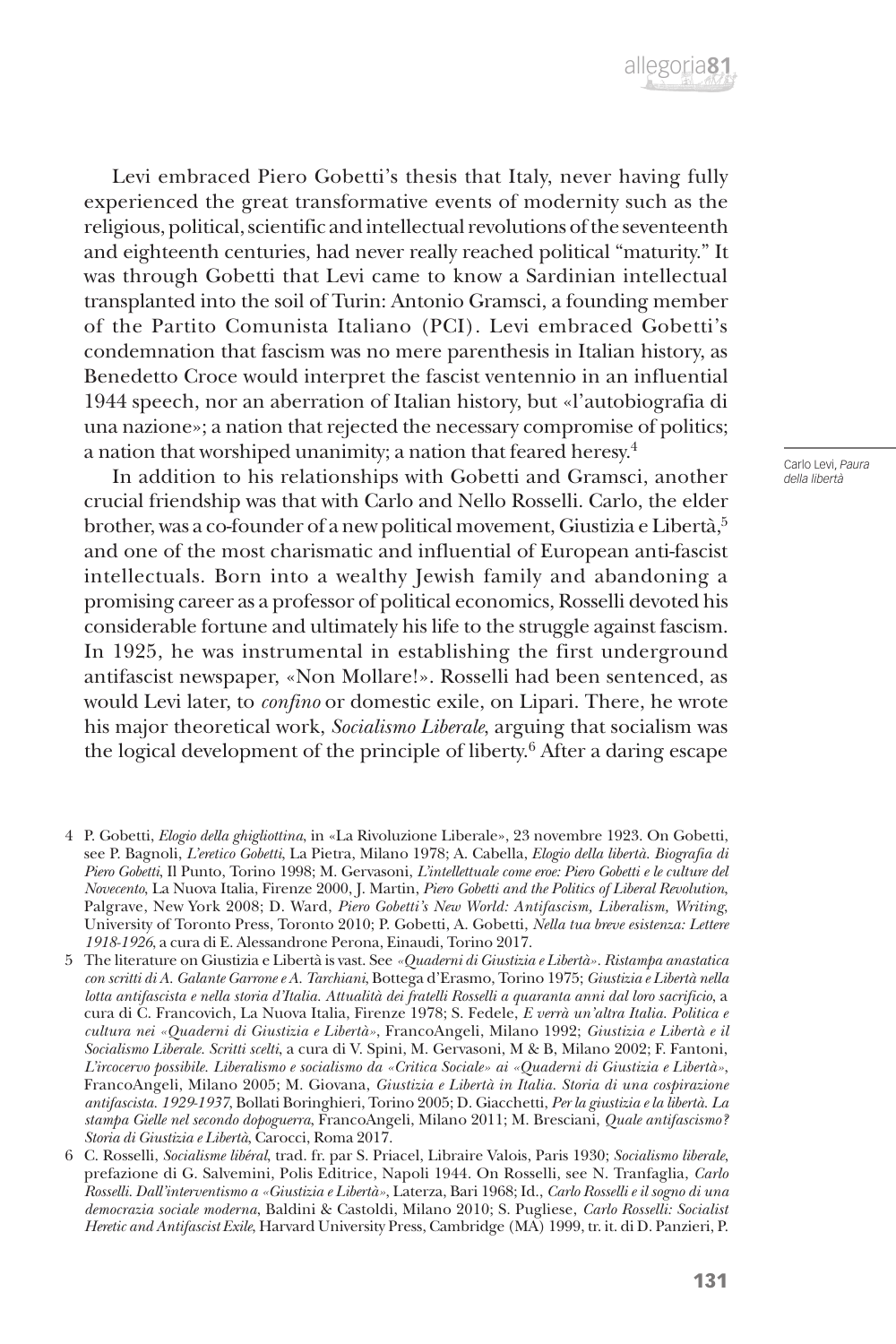from the island of Lipari, he made his way to Paris. With his historian brother Nello and Riccardo Bauer, Carlo Levi founded a new journal in Turin, «La lotta politica», in 1929. If Carlo Levi and Nello Rosselli represented an intellectual resistance against fascism, Carlo Rosselli was the epitome of the anti-fascist activist. He was among the first to arrive in Barcelona after the outbreak of the Spanish Civil War, in which he commanded an armed column of volunteers in defense of the Republic. When the secret police learned of Rosselli's plan to expand the Spanish Civil War into a pre-emptive strike against Fascist Italy and Nazi Germany and discovered his plot to assassinate Mussolini, they declared him the regime's most dangerous enemy and had him murdered, along with his brother Nello, on a country road in Normandy. (The assassination became the basis for Alberto Moravia's novel, *Il conformista* [1951] as well as the 1970 film of the same name by Bernardo Bertolucci). Levi, intellectually and emotionally close to both brothers, worked through his grief by painting a revealing *Autoritratto con la camicia insanguinata*.

Levi was strongly attracted to the radical new ideology of Giustizia e Libertà. The movement stressed that, unlike the other anti-fascist parties such as the Partito Socialista Italiano (PSI) and the PCI which had their roots in a pre-fascist Italy, GL was the only movement that arose directly in response to Mussolini's regime. It was a heterogeneous group of intellectuals; both a strength and a weakness. Levi was, together with Leone Ginzburg, Vittorio Foa, Augusto Monti, Aldo Garosci, Piero Gobetti's extraordinary widow, Ada,<sup>7</sup> and others, one of the leaders of GL in Turin. (Later the Turin branch would welcome writer Cesare Pavese and chemist Primo Levi.) It was because of Levi's experience in *confino* in Basilicata that these northern Italian intellectuals were forced to confront the seemingly-intractable problem of *meridionalismo* or «la questione del Mezzogiorno», which had first been broached by Guido Dorso, Gaetano Salvemini, and Giustino Fortunato.<sup>8</sup> When GL was accused of vague ideas, inarticulate anti-fascism and «povertà intellettuale» by Giorgio Amendola

Soddu, *Carlo Rosselli. Socialista eretico ed esule antifascista, 1899-1937*, Bollati Boringhieri, Torino 2001; P. Bagnoli, *Carlo Rosselli. Socialismo, giustizia e libertà*, Biblion, Milano 2010; Id., *L'Italia civile dei Rosselli*, Biblion, Milano 2019; V. Spini, *Carlo e Nello Rosselli. Testimoni di Giustizia e Libertà*, Edizioni Clichy, Firenze 2016. See also C. Moorhead, *A Bold and Dangerous Family: The Remarkable Story of An Italian Mother, Her Two Sons, and Their Fight Against Fascism*, Harper, New York 2018.

<sup>7</sup> A. Gobetti, *Diario partigiano*, Einaudi, Torino 2014; J. Alano, *A Life of Resistance: Ada Prospero Marchesini Gobetti (1902-1968)*, University of Rochester Press, Rochester 2017. Other influential women of the movement were Barbara Allason (see her *Memorie di un'antifascista*, Edizioni U, Roma 1945) and Joyce Salvadori Lussu (see her *Fronti e frontiere*, Laterza, Bari 1967). On the women of GL and the "women's question", see N. Crain Merz, *L'illusione della parità. Donne e questione femminile in Giustizia e Libertà e nel Partito d'Azione*, FrancoAngeli, Milano 2013.

<sup>8</sup> For an American perspective, see *The American South and the Italian Mezzogiorno. Essays in Comparative History*, ed. by E. Dal Lago and R. Halpern, Palgrave, New York 2002; *Italy's "Southern Question": Orientalism in One Country*, ed. by J. Schneider, Berg, Oxford-New York 1998.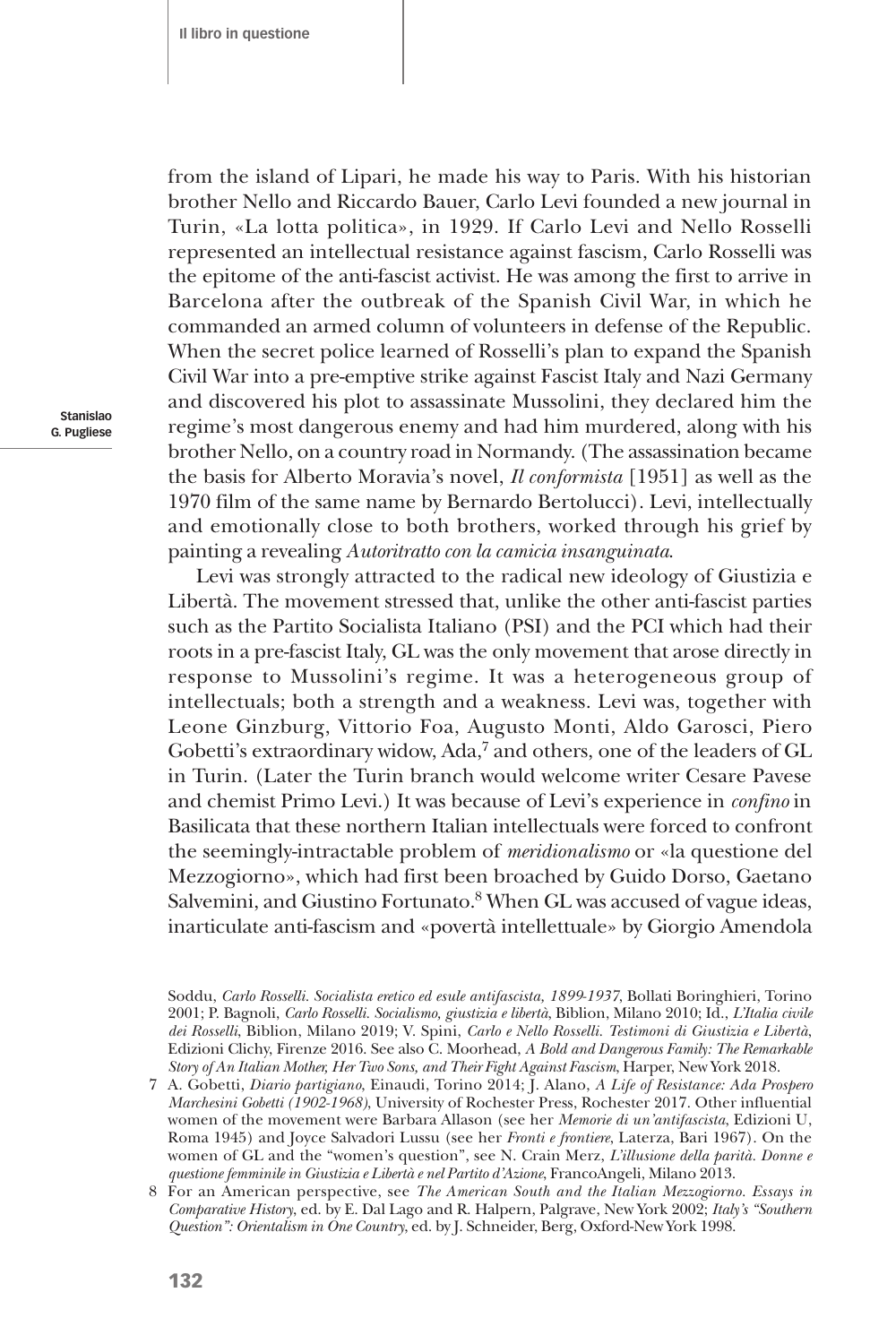

and the PCI, Levi worked with Carlo Rosselli, Emilio Lussu, Alberto Tarchiani and others in drafting the *Programma rivoluzionario di* «*Giustizia e Libertà*».9

Fascism could only be defeated by a revolutionary movement that confronted the problem of freedom. They argued that GL was «la espressione concreta» of the forces that struggle on the revolutionary terrain against fascism. Its program: abolish the monarchy; foster forms of democracy and autonomy based on the working classes; land reform; nationalization of essential public services; better industrial relations, factory organization, and workers' control (reflecting the influence of Gobetti and Gramsci); unemployment insurance and a minimum wage; a foreign policy of peace and disarmament with greatly reduced military and colonial spending; freedom for the inhabitants of the colonies; a united Europe; cultural and administrative autonomy for ethnic minorities; free education; separation of Church and State; and unconditional freedom of conscience and worship. In short, for GL, the liberal, monarchical, past was no model for an anti-fascist and post-fascist Italy. Levi argued that pre-fascist Italy was directly responsible for the politically monstrous birth of fascism. There could be no nostalgic «ritorno al passato».

GL soon became known as the "il partito degli intellettuali"; in fact, its great flaw was its difficulty in attracting factory workers, artisans, the bourgeoisie or peasants. More ominously, in the reports of the fascist secret police, GL was soon labeled «il partito degli intellettuali ebrei».<sup>10</sup> When Sion Segre Amar, a young idealistic man from Turin approached Carlo Levi about joining the movement, Levi could only moan, «Ahimè, un altro ebreo». Levi made it clear to the young man that he didn't want GL to be known as a "Jewish" movement. Segre wittily asked if he should first convert to Catholicism to join, or should he become a fascist just because he was a Jew?11 Amar was clear on why Italian Jews were attracted to GL: fascism offended them morally, and they saw in the movement a vehicle to combat the odious ideology without constricting them in an equally rigid ideology such as communism.12

<sup>9</sup> *Il programma rivoluzionario di* «*Giustizia e Libertà*», in «Quaderni di Giustizia e Libertà», 1, gennaio 1932, pp. 4-8.

<sup>10</sup> OVRA reports of 20 dicembre 1933 and 7 giugno 1936, Archivio Centrale dello Stato, Polizia Politica, busta 114; quoted in J. Blatt, *The Battle of Turin, 1933-1936: Carlo Rosselli, Giustizia e Libertà, OVRA and the origins of Mussolini's anti-Semitic campaign*, in «Journal of Modern Italian Studies», 1, 1, 1995, pp. 22-57: pp. 28, 45.

<sup>11</sup> A. Stille, *Benevolence and Betrayal: Five Italian Jewish Families Under Fascism*, Summit Books, New York 1991, p. 99, and S. Zuccotti, *The Italians and the Holocaust: Persecution, Rescue, and Survival*, Basic Books, New York 1987, p. 28.

<sup>12</sup> S. Segre Amar, *Sui "fatti" di Torino del 1934*, in *Gli ebrei in Italia durante il fascismo*, «Quaderni del Centro di Documentazione Ebraica Contemporanea», II, 3, marzo 1962, pp. 125-134: p. 126; quoted in Zuccotti, *The Italians and the Holocaust*, cit., p. 250.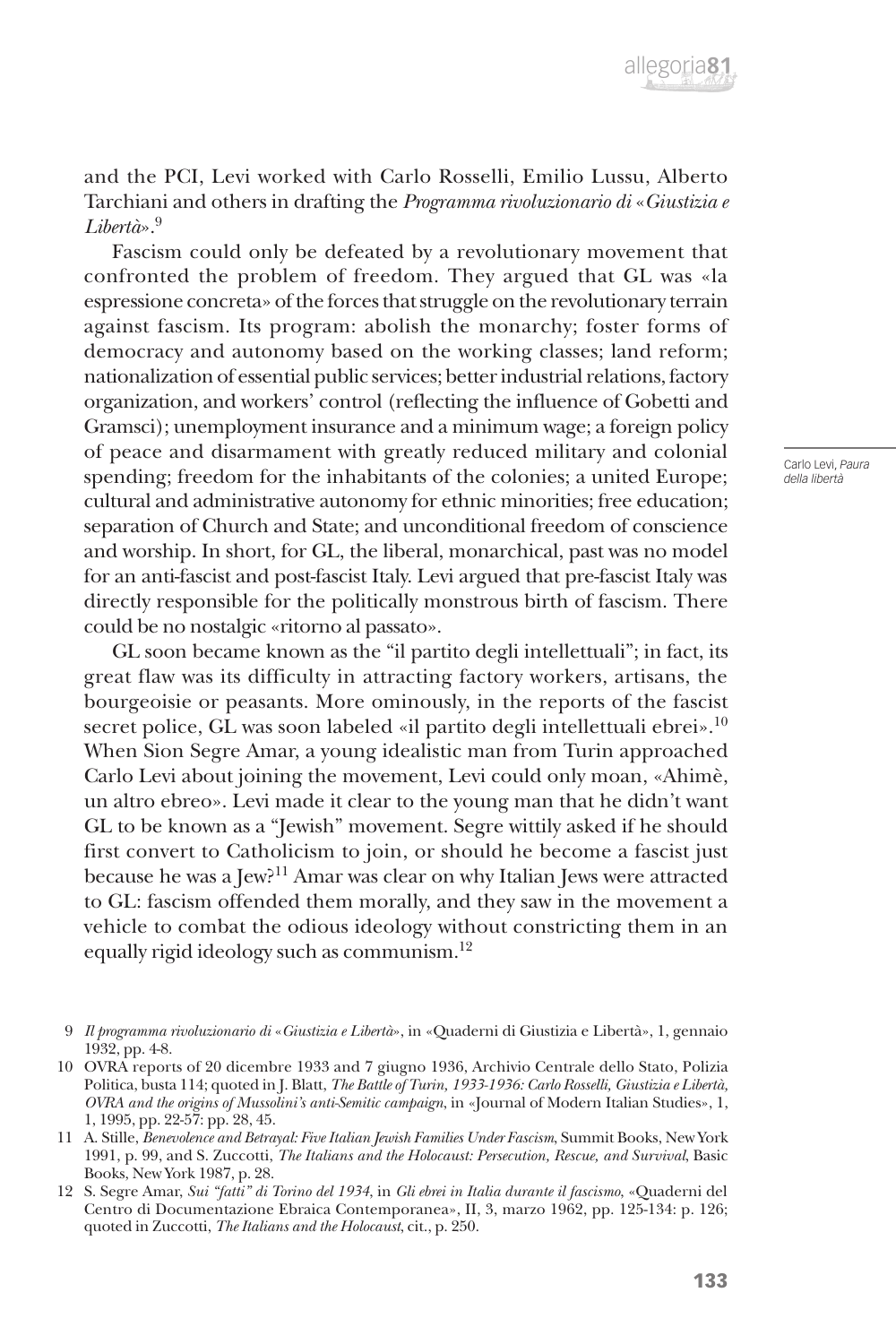The Turin branch of GL was deeply immersed in the cultural battle raging within Italy during the 1930s. Levi's practice of painting portraits in his studio in Turin offered ample time and sufficient cover to discuss antifascism with others. Under the patronage of Giulio Einaudi and the Einaudi publishing house, Carlo Levi, Leone Ginzburg, Cesare Pavese, and Luigi Salvatorelli came together to revive the journal «La Cultura». Levi there signed his work with the *nome de plume* «Tre Stelle».

In the spring of 1935, the Turinese GL group was betrayed by a police spy and most of its members arrested by the fascists.<sup>13</sup> Levi was interrogated and then sent to Rome's notorious Regina Coeli prison. Two months after his arrest he was sentenced to three years of *confino* in Basilicata, first in Grassano, then Aliano. During his confinement, he was permitted to receive visitors, the most important being his sister Luisa and his lover, Paola Levi, who was Adriano Olivetti's wife, and whose portrait he painted several times (Paola gave birth to their daughter in 1937).

It was out of that year in *confino* that, eight years later, hiding from the Nazis in Florence, he was to write his most famous work, a masterpiece of ethnography and human solidarity, *Cristo si è fermato a Eboli*. For a northern Italian – and a Jew – the experience of the lives of the southern Italian peasant came as a revelation. Levi soon came to recognize that beneath a thin veneer of Christianity lay millennia of pagan culture.

On May 20, 1936, in celebration of the fascist acquisition of an "African Empire" after the defeat of Ethiopia, Levi and other political prisoners were granted an amnesty and released. Levi, though, did not immediately leave. The year he had spent in Aliano had marked him for life; in accordance with his last wishes, he is buried there.

Levi, Carlo Rosselli, and other members of GL, developed a conception of fascism that would be echoed several decades later in the work of the German-born psychoanalyst and social philosopher, Erich Fromm.14 Levi saw the deep roots of fascism in the «ereditata incapacità ad essere liberi» and in the «paura della passione e della responsabilità che porta a ricercare adorando chi ce ne privi e ce ne liberi». The Italians, for Levi feel «il bisogno di un ordine esteriore che possa assumersi a riprova e quasi sostituito della inesistente moralità».15 Emilio Lussu, for his part, agreed with Gobetti, Rosselli, and Levi that the Italians had inherited a moral

<sup>13</sup> See Blatt, *The Battle of Turin, 1933-1936*, cit., p. 33.

<sup>14</sup> See especially Fromm's *Escape from Freedom*, but also later books such as *Man for Himself. An Inquiry into the Psychology of Ethics*, Rinehart, New York 1947; *The Sane Society*, Rinehart, New York 1955; *The Anatomy of Human Destructiveness*, Holt, Rinehart and Winston, New York 1973.

<sup>15</sup> C. Levi, *Seconda lettera dall'Italia*, in «Quaderni di Giustizia e Libertà», 2, marzo 1932, pp. 10-16: p. 11; ora in Id., *Il coraggio dei miti. Scritti contemporanei (1922-1974)*, a cura di G. De Donato, De Donato, Bari 1975, pp. 33-40.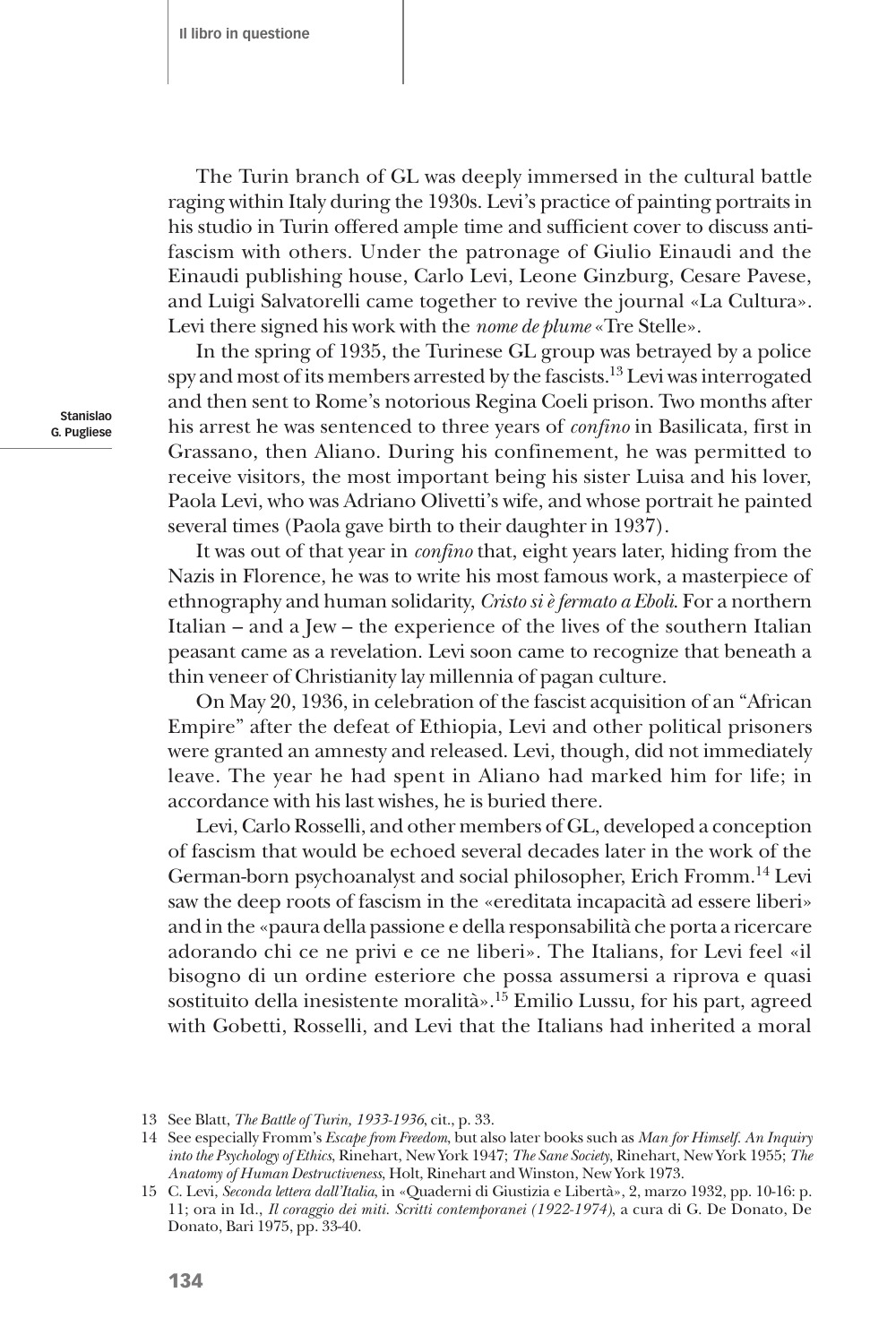

conscience brutalized by centuries of feudalism and Catholicism.16 Levi and his colleagues were anticipating Italian Liberal philosopher Benedetto Croce's later formulation of fascism as «moral sickness» with roots in rabid nationalism, fanatical imperialism, romantic decadentism, and the First World War. By defining fascism first as a «parenthesis» in the unfolding history of liberty in Italy and then later as a «moral sickness», Croce was crafting a strategy that could deny that there was anything specifically "Italian" about fascism. Levi, Rosselli, and Ferruccio Parri instead condemned the entire experience of Liberal Italy, from unification to the Great War, as responsible for the rise of fascism.17 Levi agreed with Parri's condemnation that «tra lo stato italiano dopo il 1860 e il fascismo esiste una connessione; se non di affiliazione, di degenerazione progressiva».18

For Levi, there were other forces as well that contributed to the rise of fascism: hundreds of thousands of people who supported the mechanism of the bureaucratic and dictatorial State; the cult of violence, a taste for adventure, and authoritarian tendencies generated by the war; a religion of nationalism; weakness of character in the part of the Italians; centuries of servility; the influence of the Church; and political apathy. In short, fascism was both class reaction and moral crisis, and those that fought only the former were fighting only half the battle.<sup>19</sup>

Levi's analysis of future forms of political organization can be seen in the contemporary version of a "media regime":

Noi non possiamo oggi prevedere quali forme politiche si preparino per il futuro: ma in un paese di piccola borghesia come l'Italia, e nel quale le ideologie piccolo-borghesi sono andate contagiando anche le classi popolari cittadine, purtroppo è probabile che le nuove istituzioni che seguiranno al fascismo, per evoluzione lenta o per opera di violenza, e anche le più estreme e apparentemente rivoluzionarie fra esse, saranno riportate a riaffermare, in modi diversi, quelle ideologie; ricreeranno uno Stato altrettanto, e forse più, lontano della vita, idolatrico e astratto, perpetueranno e peggioreranno, sotto nuovi nomi e nuove bandiere, l'eterno fascismo italiano.20

Levi's warning about an «eterno fascismo» seems ever more prescient. According to Levi, the only response to fascism lay in inventing a new form of government, a new conception of the State «che non può più essere né quello fascista, né quello liberale, né quello comunista, forme

<sup>16</sup> E. Lussu, *Errico Malatesta*, in «Quaderni di Giustizia e Libertà», 5, dicembre 1932, pp. 37-41.

<sup>17</sup> F. Parri, *Scritti 1915-1975*, a cura di E. Collotti, G. Rochat, G. Solaro Pelazza, P. Speziale, Feltrinelli, Milano 1976, p. 179.

<sup>18</sup> *Discussione sul Risorgimento*, in «Giustizia e Libertà», 26 aprile 1935.

<sup>19</sup> C. Levi, *Il programma dell'Opposizione Comunista*, in «Quaderni di Giustizia e Libertà», 4, settembre 1932, p. 49.

<sup>20</sup> C. Levi, *Cristo si è fermato a Eboli* [1945], Einaudi, Torino 1983, p. 222.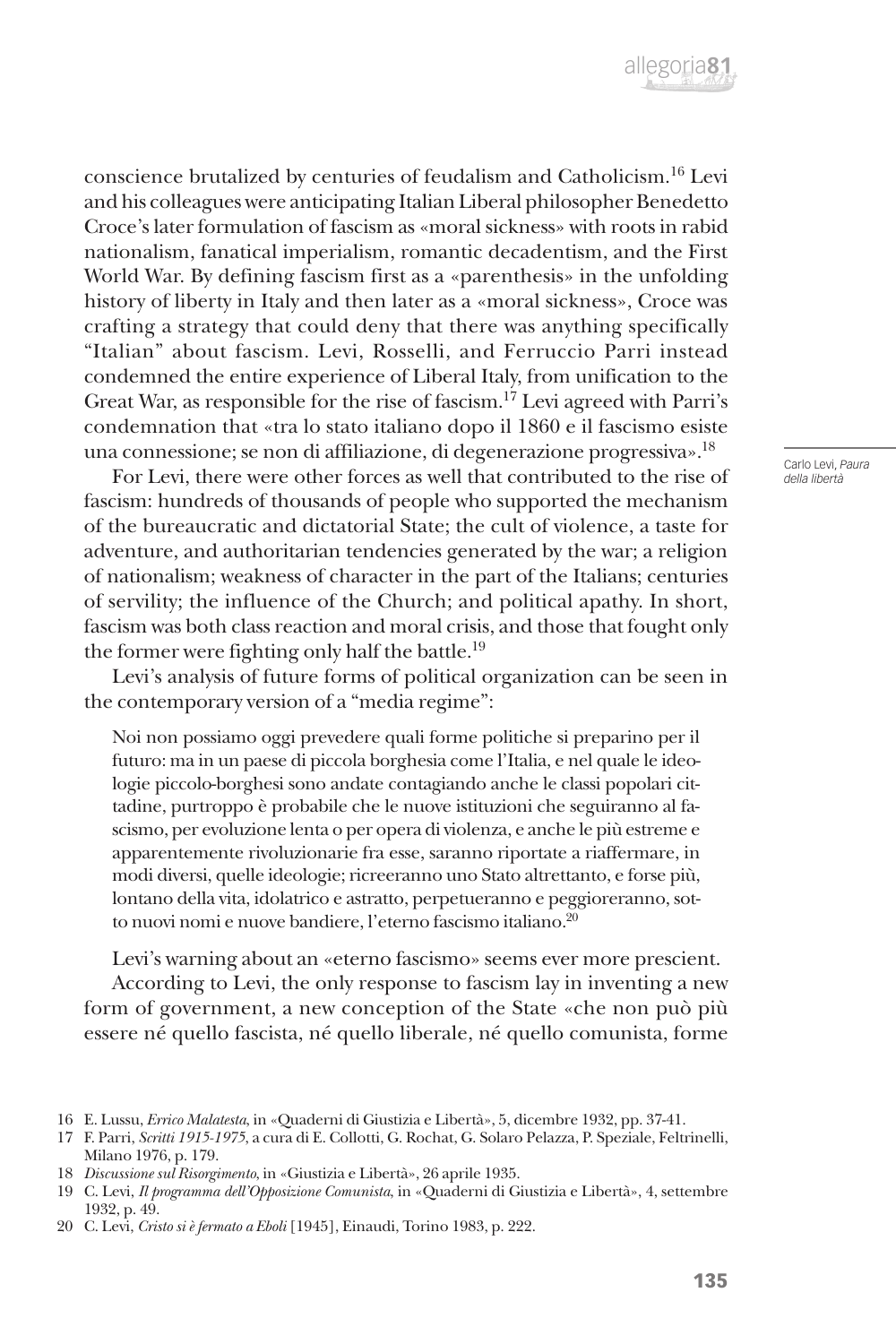tutte diverse e sostanzialmente identiche della stessa religione statale».<sup>21</sup> Instead, it was imperative that Italy reconceptualize the concept of the State with the concept of the individual. «Al tradizionale concetto giuridico e astratto di individuo, dobbiamo sostituire un nuovo concetto, che esprime la realtà vivente, che abolisca la invalicabile trascendenza di individuo e di Stato».22 Levi thought he discerned the answer in peasant civilization. The humanistic yet tragic conception of the individual which was at the heart of peasant culture was the only path that «permetterà di uscire dal giro vizioso di fascismo e antifascimo».23

**Stanislao G. Pugliese**

**3.**

Levi's analysis of fascism is part of a distinguished lineage of political critique. Erich Fromm's *Escape from Freedom*, first published in 1941, bears an uncanny resemblance to Levi's *Paura della libertà*. 24 Fromm (1900-1980) joined Frankfurt's Institute for Social Research and was instrumental in developing the school of Critical Theory. Struck by the mass hysteria of the First World War and the rise of fascism in Italy and Germany, Fromm's great task was to introduce the indeterminacy of freedom into the relatively deterministic systems of Marx and Freud. The result was a radical, socialist humanism.<sup>25</sup>

For Fromm, there was no escaping the fundamental charge of modernity: that as human beings gain freedom by emerging from their dependence on other human beings and nature and becoming "individuals," they were presented a choice: «unite oneself with the world in the spontaneity of love and productive work» or else seek refuge in a kind of security through such ties with the world as to destroy their freedom and the integrity of their individual selves.<sup>26</sup>

Forty-five years after Levi's *Paura della libertà* first appeared, its message was heard once again, in different form. Speaking at the Casa Italiana of Columbia University in New York City on April 25, 1995, the fiftieth anniversary of the liberation of Italy from the Nazi occupation, Umberto Eco, sketched a typology of what he called "Ur-Fascism" or "Eternal Fascism" in 14 points.<sup>27</sup> The subsequent publication of the essay – in

25 E. Fromm, *Escape from Freedom*, Rinehart, New York 1941, p. viii.

<sup>21</sup> *Ivi*, p. 223.

<sup>22</sup> *Ibidem*.

<sup>23</sup> *Ibidem*.

<sup>24</sup> In fact, *Escape from Freedom* was published in Britain as *Fear of Freedom*, Paul, Trench, Trubner & Co., London 1942.

<sup>26</sup> *Ivi*, p. 23.

<sup>27</sup> U. Eco, *Ur-Fascism*, in «The New York Review of Books», 42, 11, 22 June 1995, pp. 12-15; reprinted in a slightly different version as *Il fascismo eterno*, in Id., *Cinque scritti morali*, Rizzoli, Milano 1997, pp. 25-48, and as *Ur-Fascism*, in Id., *Five Moral Pieces*, Eng. tr. by A. McEwen, Harcourt, New York 2002, pp. 65-88.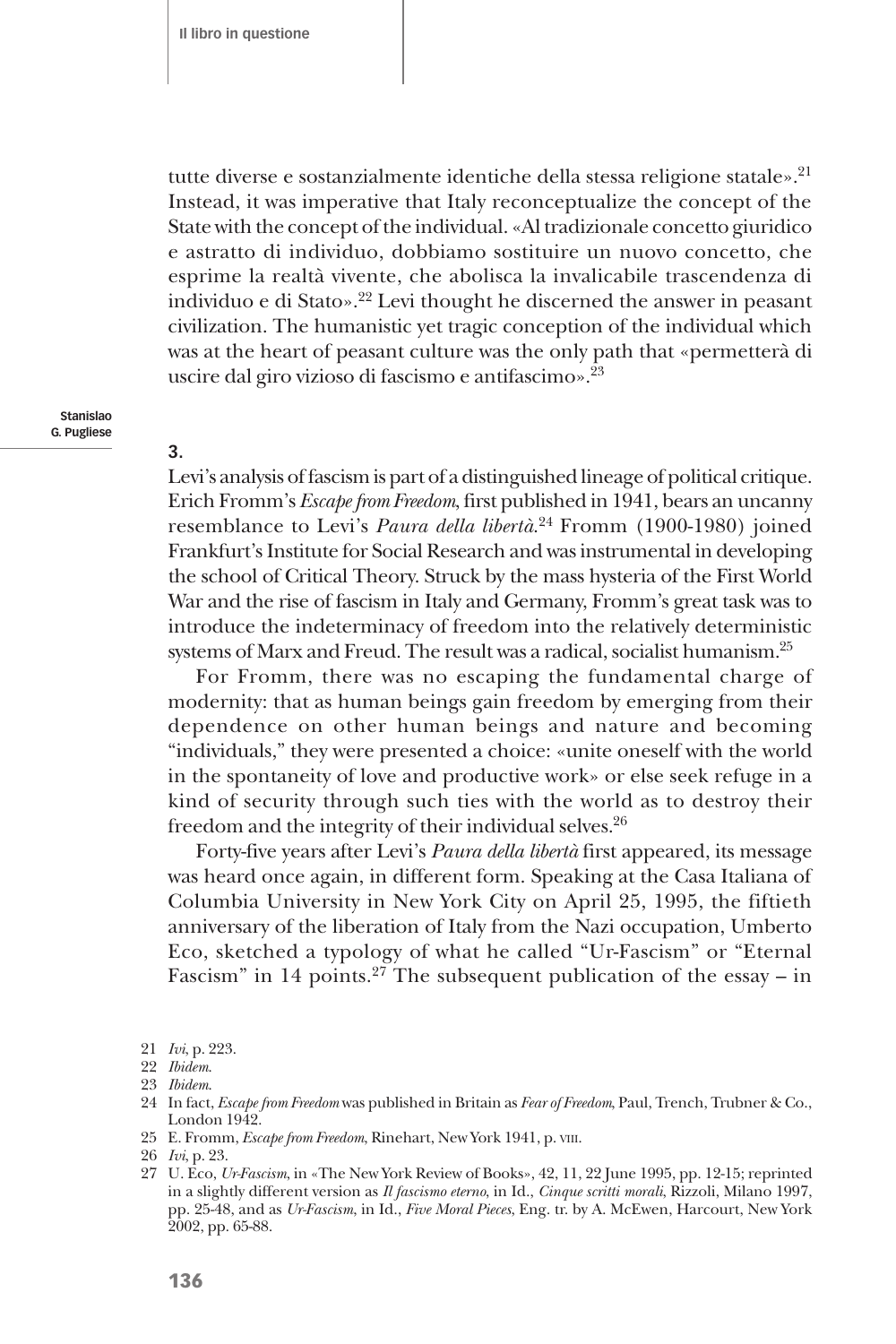slightly different form – in the «New York Review of Books», generated considerable interest at the time and a quarter-century of analytical insight. The first feature of this «eternal fascism», according to Eco, was what he termed the «cult of tradition». Traditionalism, in turn, implies the «rejection of modernism». With the Enlightenment depicted as the beginning of modern depravity, fascism embraced *irrationalism*.

This leads the fascist to the «cult of action for action's sake». Thinking, for the fascist «is a form of emasculation». Intellectuals, with their fondness for ambiguity and complexity, are not to be trusted. For the fascist, Eco continues, «disagreement is treason» and diversity is to be exterminated based on a «fear of difference. Eternal Fascism is «racist by definition». Undergirding fascist social psychology is the «obsession with a plot». The fascists revel in feeling besieged. And the «easiest way to solve the plot is the appeal to xenophobia».

Life is «permanent warfare». Pacifism, therefore «is trafficking with the enemy» so fascism insists on «contempt for the weak» and a rabid machismo. Finally, recalling Orwell, Eco writes that Eternal Fascism «speaks Newspeak». «Ur-Fascism», cautioned Eco, «is still around us, sometimes in plainclothes».

Another analysis similar to Levi's is Terry Eagleton's *Holy Terror*. 28 As a literary theorist who privileges the political, Eagleton's training and intellectual concerns make him a particularly astute commentator and gloss on Levi. The British thinker opens with a preface that defends his analysis of a «poetics of fascism» or what the author calls a metaphysical or theological turn in the study of fascist terror.

The politics implicit in this rather exotic talk of Satan and Dionysus, scapegoats and demons, are more, not less radical than much that is to be found in the more orthodox discourse of leftism today… The left is at home with imperial power and guerilla warfare but embarrassed on the whole by the thought of death, evil, sacrifice, or the sublime.<sup>29</sup>

Eagleton echoes Levi when he writes that the concept of terror is intimately linked with that of the *sacred*. «The word *sacer* can mean either blessed or cursed, holy or reviled; and there are kinds of terror in ancient civilization which are both creative and destructive, life-giving and deathdealing. The sacred is dangerous, to be kept in a cage rather than a glass case».30

The sacred is a Janus-faced power, at once life-giving and death-dealing, which can be traced all the way from the orgies of Dionysus to the

<sup>28</sup> T. Eagleton, *Holy Terror*, Oxford University Press, Oxford 2005.

<sup>29</sup> *Ivi*, p. vi.

<sup>30</sup> *Ivi*, p. 2.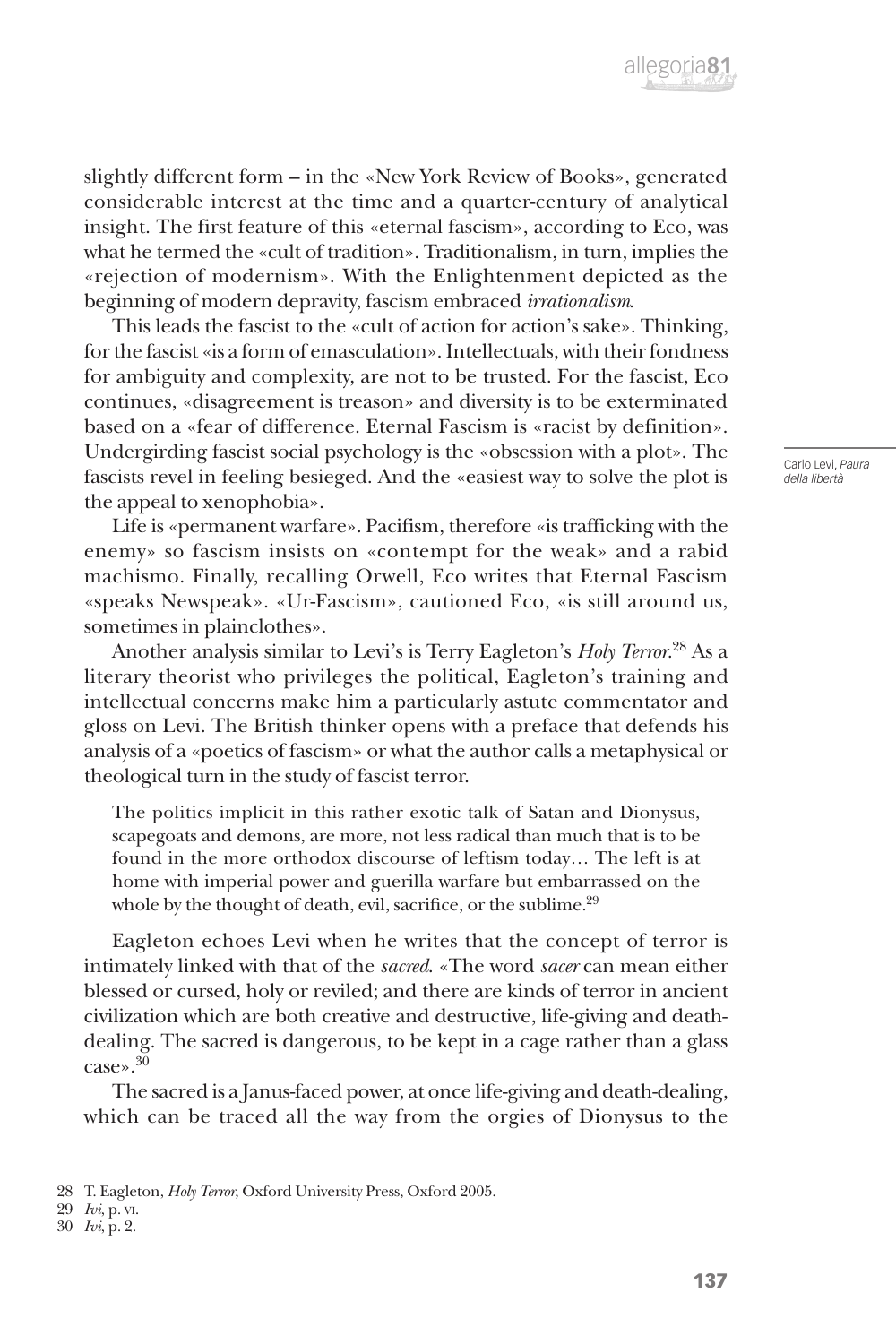shattering elements of the sublime. For late modern civilization, some of its primary incarnations are known as the unconscious, the death drive, or the Real. This monstrous ambivalence, which for the Judaeo-Christian lineage finds its epitome in the holy terror of God, is also to be found at the root of the modern conception of freedom. The absolute notion of freedom, pressed to an extreme limit, involves a form of terror which turns against the finitude of the flesh in the very act of seeking to serve it. Like the tragic protagonist, it glides through some invisible frontier at which its "everything" collapses into nothing.31

In a chapter tellingly titled «Fear and Freedom», Eagleton offers a metaphysical de-construction of the Western concept of freedom that sounds as though it were written by Levi himself. Freedom, he writes, is «the most sublime phenomenon», which, like the god Dionysius, «is both angel and demon, beauty and terror. If there is something sacred about liberty it is not only because it is precious, but because it can destroy as well as create».32 This is the basis of understanding our «self-consuming» and infinite war on terror as «the "bad" sublime of our own era».33 The terror of freedom, as Levi and Eagleton both perceived, lies in its ambiguity.34 Today, we exist in a bewildering epistemological paradox: «As science comes to net more and more truth, philosophy insists that the knower himself, whose essence is freedom, is as inaccessible as the remotest star».<sup>35</sup>

In a seminal essay reviewing Leni Riefenstahl's *The Last of the Nuba*  (1973), Susan Sontag also echoed Levi's analysis of fascism:

Fascist aesthetics […] flow from (and justify) a preoccupation with situations of control, submissive behavior, extravagant effort, and the endurance of pain; they endorse two seemingly opposite states, egomania and servitude. The relations of domination and enslavement take the form of a characteristic pageantry: the massing of groups of people; the turning of people into things; the multiplication or replication of things; and the grouping of people/things around an all-powerful, hypnotic leader-figure or force. The fascist dramaturgy centers on the orgiastic transactions between mighty forces and their puppets, uniformly garbed and shown in ever swelling numbers. Its choreography alternates between ceaseless motion and a congealed, static, "virile" posing. Fascist art glorifies surrender, it exalts mindlessness, it glamorizes death.<sup>36</sup>

<sup>31</sup> *Ivi*, p. 115.

<sup>32</sup> *Ivi*, p. 68.

<sup>33</sup> *Ivi*, pp. 71-72.

<sup>34</sup> *Ivi*, p. 77.

<sup>35</sup> *Ivi*, p. 81.

<sup>36</sup> S. Sontag, *Fascinating Fascism*, in «The New York Review of Books», 6 February 1975; reprinted in Ead., *Under the Sign of Saturn*, Farrar, Straus & Giroux, New York 1980, pp. 73-105.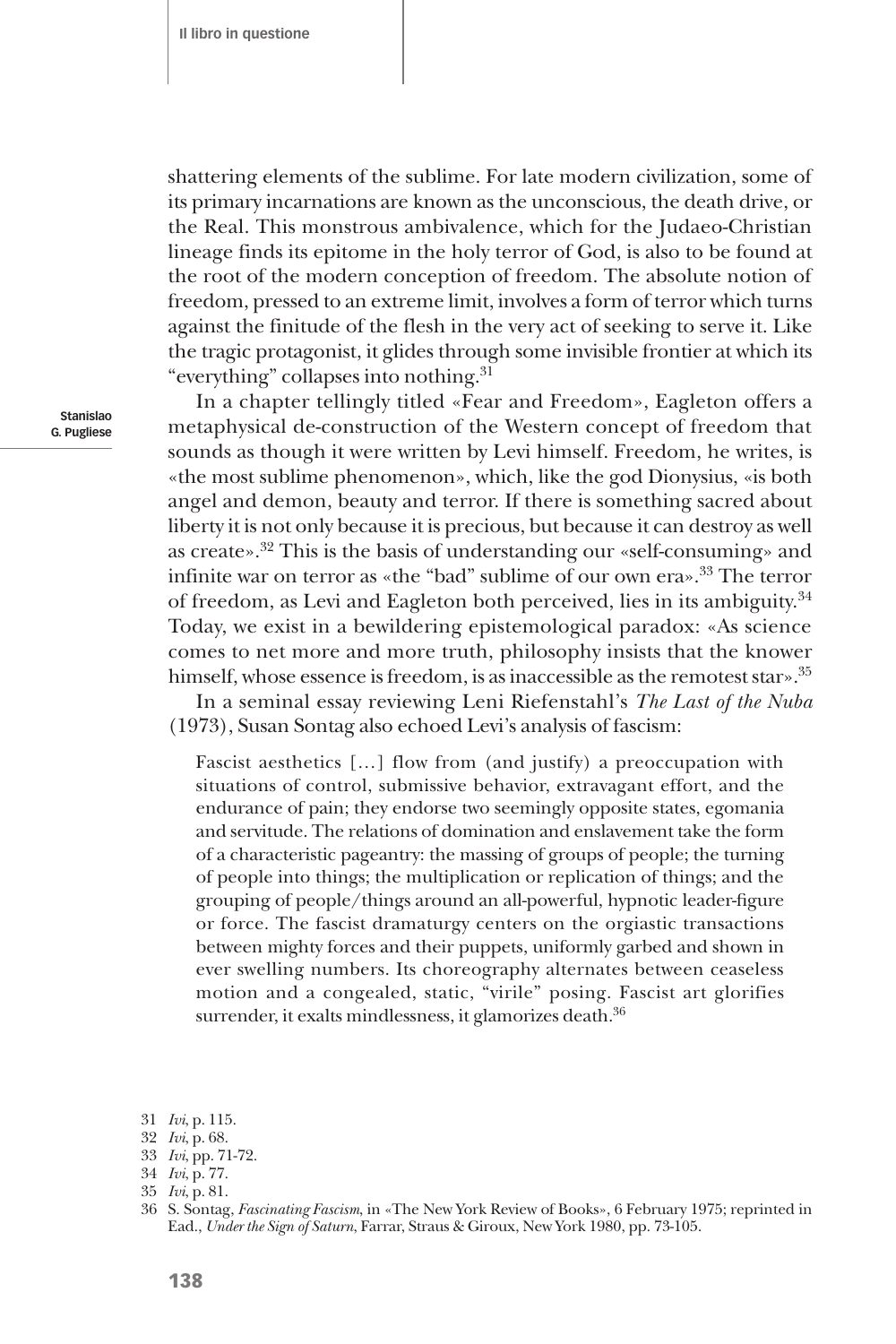

That other extraordinary Levi from Turin – Primo Levi – had also discerned fascism's eternal fascination. Writing during the "anni di piombo" Primo Levi courageously wrote:

Ogni tempo ha il suo fascismo: se ne notano i segni premonitori dovunque la concentrazione di potere nega al cittadino la possibilità e la capacità di esprimersi ed attuare la sua volontà. A questo si arriva in molti modi, non necessariamente col terrore dell'intimidazione poliziesca, ma anche negando o distorcendo l'informazione, inquinando la giustizia, paralizzando la scuola, diffondendo in molti modi sottili la nostalgia per un mondo in cui regnava sovrano l'ordine, ed in cui la sicurezza dei pochi privilegiati riposava sul lavoro forzato e sul silenzio dei molti.37

> Carlo Levi, *Paura della libertà*

### **4.**

Intimately tied to two cities – his native Turin and his adopted Rome – Carlo Levi uncannily saw the modern metropolis as a metaphor for the dark indistinctness of chaos. Just as the free individual and the creative artist had to break free yet retain ties to the primeval mass, the contemporary city dweller had to navigate the labyrinth crafted by modern technology. Just as the ancient labyrinth had been an image of primeval forest, and of chaos, and perhaps «even of the soul inhabited by monsters» so modern technology had led to «exceedingly contradictory and paradoxical» consequence of neither solving nor overcoming the complexities of chaos but of merely offering the techné of a «rational reconstruction of the irrational», the creation of «a place of loss and fear»; in short, the creation of another – no less fearful – labyrinth. $^{38}$ 

On July 1, 1942, as Levi was hiding from the fascists in Florence, he penned the extraordinary essay, *Paura della pittura*, which he read over the airwaves on Radio Firenze on October 25, 1944.39 When his friend, the publisher Giulio Einaudi, reprinted *Paura della libertà* in a new edition in 1964, Levi requested that *Paura della pittura* serve as a new appendix. The essay addresses many of the same issues first raised in *Fear of Freedom*. Here Levi uses painting as a prism through which we can see the problem of freedom in a different light. Paintings, Levi was to write (1950) in *L'Orologio*, «sono sempre mitici paesaggi dell'anima, e non possono essere privi di

<sup>37</sup> P. Levi, *Un passato che credevamo non dovesse tornare più*, in «Corriere della Sera», 8 maggio 1974; ora in Id., *Opere complete*, a cura di M. Belpoliti, Einaudi, Torino 2016, vol. 1, pp. 1370-1372; End. tr. By A. and F. Bastagli, *A Past We Thought Would Never Return*, in Id., *The Complete Works of Primo Levi*, general editor A. Goldstein, Norton, New York 2015, vol. 1, pp. 446-449.

<sup>38</sup> C. Levi, *The Labyrinth*, in Id., *Fleeting Rome*, Eng. tr. by A. Shugaar, John Wiley & Sons, Chichester 2004, pp. 216-217.

<sup>39</sup> G. Sacerdoti, *Paura della pittura di Carlo Levi e le paure di prospettive*, in «Archimagazine», http:// www.archimagazine.com/rlevisacerdoti.htm (last accessed: 8/5/2020).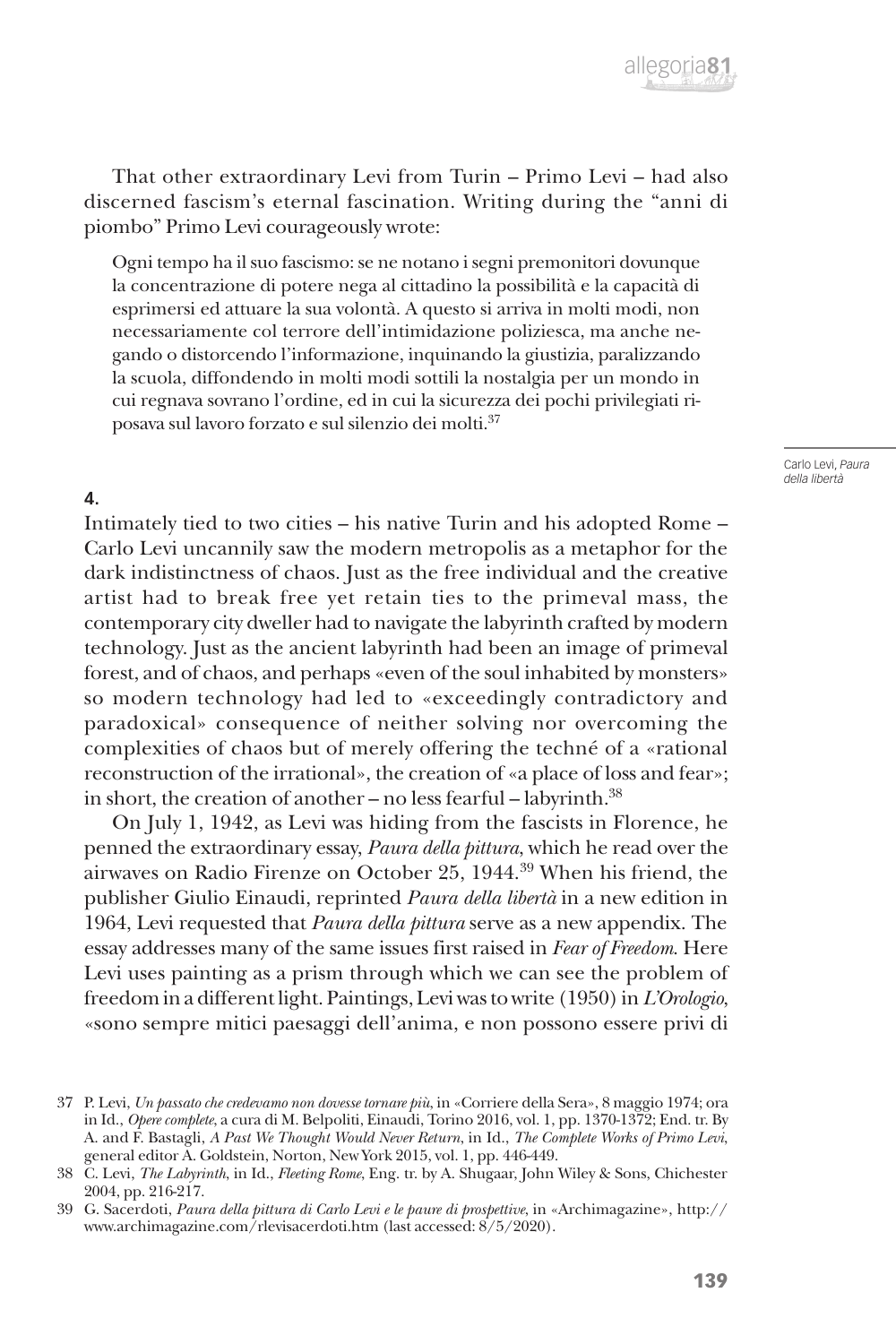questi boschi intricati e senza strade, di queste paludi, di questo tedio ozioso e notturno».40

As Giovanna Faleschini Lerner insists, the distinction between word and symbol is fundamental to Levi's poetics and aesthetics:

For Levi, symbols are abstract. They do not bear a direct relationship with reality – whereas the meaning of all art is precisely the revelation of connections between signs and their referents. In fact, elsewhere Levi says that the purpose of art is to create reality in the moment in which reality is represented. Sign and referent, in other words, must coincide. The problem with modern art (modernism in general, really) for Levi is that it renounces realism, and thus can no longer represent the world, which becomes monstrous and alien to humanity. Hence Levi's insistence on "consenso" as the correspondence of representation and its object through the mediation of the artist who expresses in this formal correspondence his embrace of the object of representation.<sup>41</sup>

Levi's startling condemnation of Picasso and abstract art in *Paura della pittura* is based on this premise: that abstract art reveals the desperate desire to escape from reality. The irremediable separation from the concrete – from the earth, from human form – renders painting as magic, an instrument of impossible salvation. «La paura del deserto dell'anima desolata è il senso della pittura contemporanea: i suoi oggetti, non uomini e cose viventi, ma idoli».42

For Carlo Levi, fascism – in its failed attempt to embrace and sterilize everything – is forced to realize itself in death. Placing itself at the service of barbarism, the negation of freedom, of the instruments that destroy autonomy, and which impose the most stifling conformity and alienation, fascism had thought of itself as the catalyst of history. Instead it proved itself tragically bound by the forces it had unleashed. In making the State an empty but ferocious ideal, Levi argued, it had transformed men and women into dead objects.<sup>43</sup>

Just as that first exiled intellectual, Adam – responsible for putting a name on all things – Carlo Levi seeks in *Paura della libertà* and *Paura della pittura* to put a name on a certain melancholy that ripens into a holy terror, a dumb awe, a trembling before the gods. He had intuited the inescapable double bind of modernity: that we must differentiate ourselves from the maternal indistinct chaos in order to be free; but in order to be creative, we must never sever our genealogical ties that bind us to that fertile yet terrifying sacredness.

43 C. Levi, *Le cartoline della storia*, introduction to *Autobiografia del fascismo: i miti del totalitarismo fascista*, a cura di E. Nizza, La Pietra, Milano 1962, p. vi.

<sup>40</sup> C. Levi, *L'Orologio*, Einaudi, Torino 1950, p. 54, Eng. tr. by J. Farrar, *The Watch*, Farrar, Straus & Young, New York 1951, now Steerforth Italia, South Royalton (VT) 1999, p. 53.

<sup>41</sup> Private correspondence; see also G. Faleschini Lerner, *Carlo Levi's Visual Poetics: The Painter as Writer*, Palgrave Macmillan, New York-London 2012.

<sup>42</sup> C. Levi, *Paura della pittura*, in Id., *Scritti politici,* a cura di D. Bidussa, Einaudi, Torino 2001, p. 206.